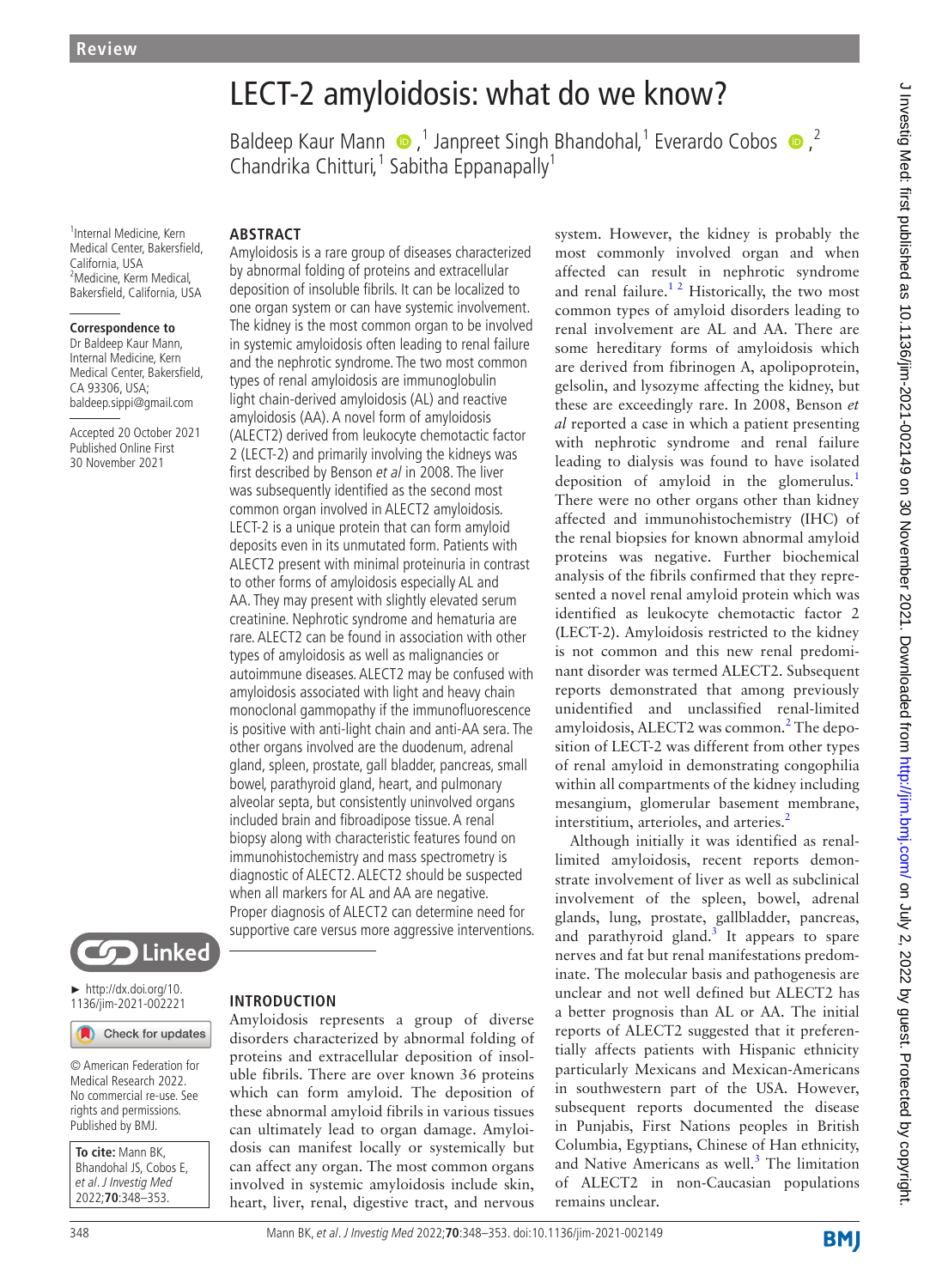#### **Pathophysiology**

LECT-2 was first identified in 1996 by Yamagoe *et al* and recognized as a chemotactic factor for neutrophils.[4](#page-4-3) Lu *et al* subsequently demonstrated that treatment with LECT-2 improved protective immunity via enhancement of macro-phage functions in septic mice.<sup>[5](#page-4-4)</sup> It is now clear that it is a versatile protein involved in chemotaxis, cell proliferation, inflammation, immunomodulation and carcinogenesis.<sup>[6](#page-4-5)</sup> The protein consists of 133 amino acids, three intramolecular disulfide bonds which bind a single Zn molecule and its gene located in chromosome  $5q31.1-q32$ .<sup>[7](#page-4-6)</sup> This chromosome harbors a cluster of genes involved in immuneregulatory cytokines.

Among patients with ALECT2, there are several polymorphisms<sup>1 8-14</sup> and few mutations<sup>15 16</sup> that have been identified. A polymorphism of the G nucleotide at position 172 of the LECT-2 gene has been noted, especially in patients from Latin America, which is associated with renal amyloidosis but the polymorphism is insufficient for disease progression and an identified second hit is suspected.<sup>17</sup> Another single nucleotide polymorphism in the LECT-2 gene is Val58lle which is frequently seen in renal ALECT2. $^{17}$  $^{17}$  $^{17}$  A recent report suggests that removal of LECT-2's single-bound Zn appears to be necessary for fibril formation.<sup>[18](#page-5-2)</sup> Thus, it is postulated that removal of zinc together with an associated mutation leads to abnormal LECT-2 and results in ALECT2.

The LECT-2 protein is produced in the liver and hepatocytes show diffuse immune staining of LECT-2 within their cytoplasm. $19-21$  LECT-2 is a hepatokine which gets increased in response of deposition of fat inside liver. Elevated LECT-2 mRNA levels have been found in obese patients with hepatic steatosis.<sup>22</sup> Aggregation of abnormal circulating LECT-2 protein results in amyloidosis. The exact pathophysiology is unclear, but it is possible that a combination of genetic factors or mutations in conjunction with environmental factors (obesity) results in upregulation of LECT-2 production among hepatocytes. The elevated unstable/misfolded LECT-2 protein in combination/interaction with other circulating factors such as components of the extracellular matrix ultimately leads to abnormal fibril production. These abnormal LECT-2 fibrils get deposited in interstitium of kidney and liver and impede their physiologic functions.[23](#page-5-5) There is an association between LECT-2 and pathophysiology of diseases among variety of different organ systems including renal, gastrointestinal, hepatic, skeletal, immune system, endocrine and metabolic, oncology, pulmonary, and vascular.<sup>[17](#page-5-1)</sup>

#### **Clinical manifestations of renal ALECT2 amyloidosis**

The hallmark of other non-ALECT2 amyloid disease such as AL or amyloidosis of transthyretin (ATTR) is the multiorgan involvement, which raises the suspicion of a systemic illness. In these types of amyloidosis, there is frequent cardiac, nervous, renal, dermatological, and other organ system involvement. Among such amyloidosis entities, the need for a kidney biopsy is less.<sup>[23](#page-5-5)</sup> The diagnosis of amyloid deposition in AL or ATTR can be made via skin, bone marrow or cardiac biopsy or non-invasive tests such as serum protein electrophoresis or bone scan that play an important role in diagnosis. Once amyloid is identified,

then it can be further classified via liquid chromatography/ mass spectrometry (LC/MS).

However, in ALECT2, there is very minimal cardiac, nervous system, skin, or other organ involvement, but renal and to a lesser degree hepatic pathology is the likely presenting clinical feature. In fact, ALECT2 was first identified in 2008 in a patient with chronic kidney disease (CKD) secondary to nephrotic syndrome with no other clinical organ involvement.<sup>1</sup> Later, many cases describing the hepatic involvement were also reported and some autopsy studies documented ALECT2 deposition in other organs. Nevertheless, renal pathology remains the most common clinical presentation as the sole clinical feature. In the USA, there is a strong ethnic bias for renal ALECT2 in contradistinction to other systemic amyloidosis with 88%%–92% of cases reported among Hispanics, specifically Mexican-Americans.<sup>23</sup> The typical presentation in the USA is an elderly Hispanic patient presenting with chronic renal insufficiency with or without proteinuria. It is not unique to this ethnic group as ALECT2 has been described in Punjabis, First Nations people in British Columbia, Arabs, Israelis, and Native Americans.<sup>[23](#page-5-5)</sup>

Three large series of ALECT2-documented patients, totaling 144 cases, have been previously reported that provided the summary highlighting and elucidating the renal manifestations.<sup>[9–11 23](#page-4-7)</sup> The median age at diagnosis is 69 years old, with only 5 patients less than 50 years of age at diagnosis. Men and women are equally affected and there is minimal presence of family history of amyloidosis. Patients typically present with isolated CKD with a mean serum creatinine at diagnosis ranging from 2.8 to 3 mg/dL. The serum creatinine at time of diagnosis is not necessarily proportional to total renal amyloid load or with degree of amyloid in glomeruli, interstitium or vessels but may correspond to the percentage of global glomerulosclerosis, tubular atrophy/interstitial fibrosis and arteriosclerosis.[10](#page-4-8)

An interesting feature of renal ALECT2 is that proteinuria is minimal in comparison with other forms of amyloidosis especially AL or ATTR. Nephrotic range proteinuria was noted in only 33% of 72 patients in the series by Said *et*   $al$  and lacking altogether in  $21\%$ .<sup>10</sup> In the series by Larsen *et al,* proteinuria was noted in 33% and nephrotic range proteinuria in only  $23\%$ . The bland urinary sediment may reflect early glomerular involvement by amyloid that reflects more characteristic feature of renal ALECT2.<sup>[24](#page-5-6)</sup> When nephrotic range proteinuria is present in ALECT2, it is important to consider that it may be due to a concomitant underlying nephropathy<sup>[9](#page-4-7)</sup> like diabetic glomerulosclerosis or IgA nephropathy.<sup>10</sup> It may have concurrent membranous glomerulopathy, acute tubular injury, interstitial nephritis, or arterionephrosclerosis, or podocytopathy/nephrotic syndrome.<sup>25 26</sup> Microhematuria is uncommon. The most common associated comorbidities are chronic hypertension and diabetes. The worsening of renal failure to endstage renal disease ranges from approximately 30% to 40% cases. $910$  ALECT2 can be found in association with other types of amyloidosis like immunoglobulin λ light chain amyloidosis, $^{27}$  plasma cell dyscrasia, $^{10}$  $^{10}$  $^{10}$  or membranous nephropathy, $28$  some type of carcinoma (kidney, bladder, prostate, uterine and breast) or history of autoimmune disease.<sup>[10](#page-4-8)</sup>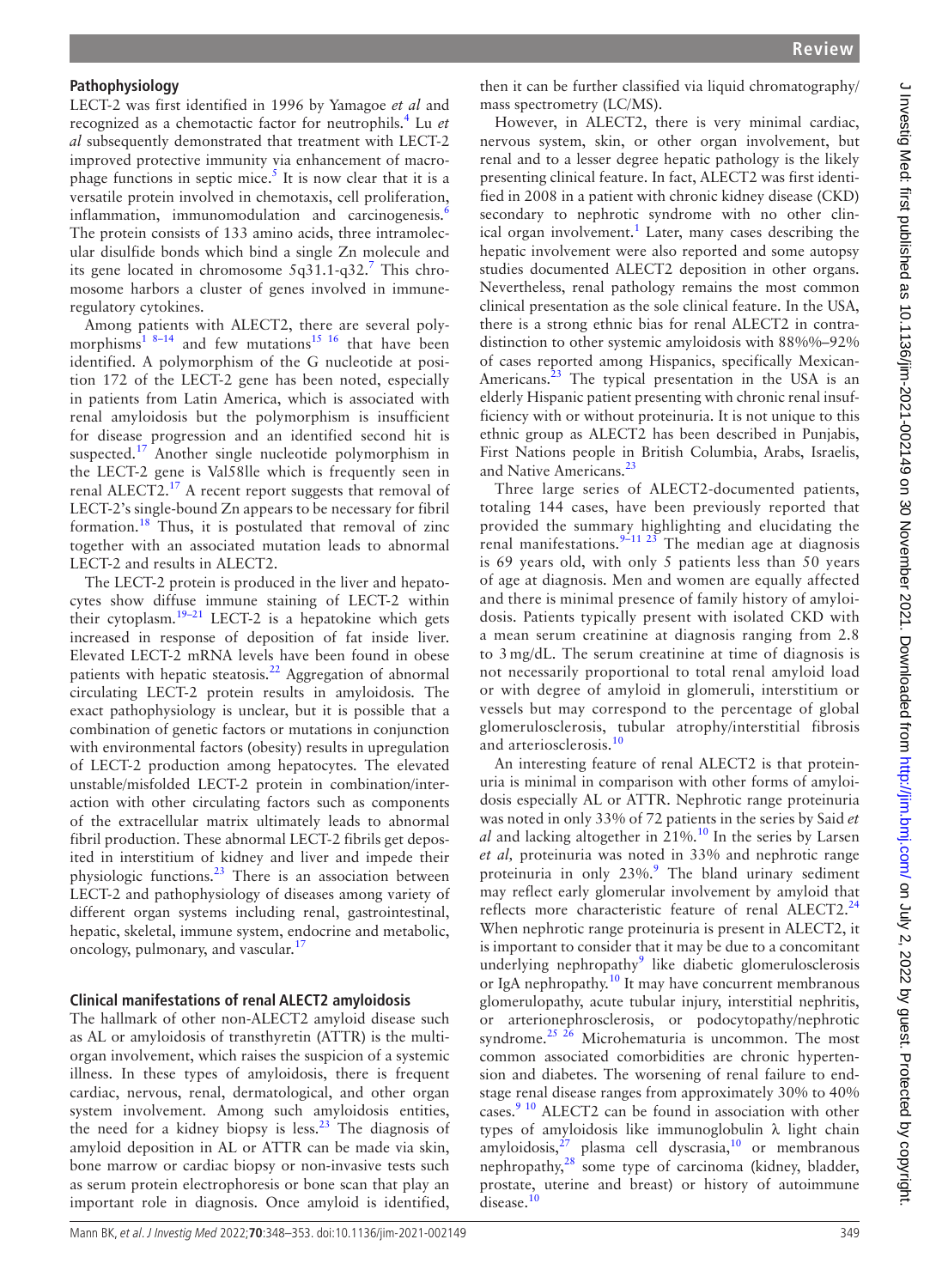A kidney biopsy conducted to investigate the cause of abnormal kidney function demonstrating amyloid deposition is the first clue for consideration of ALECT2. IHC can be conducted with commercially available antibodies. ALECT2 kidney deposition is strongly congophilic showing apple-green birefringence under polarized light.<sup>[9](#page-4-7)</sup> Along with Congo red-positive amyloid deposits, there are some other notable distinguishing pathologic characteristics. Renal ALECT2 demonstrates preferential diffuse cortical interstitial involvement in contrast to other amyloid disor-ders which affect the medullary interstitium.<sup>[10](#page-4-8)</sup> In contrast to AL and AA with prominent glomeruli and vessel amyloid deposition, the glomerular and vascular amyloid deposits in ALECT2 may be absent or may range from mild to marked staining.<sup>10</sup> Immunofluorescence analysis, which is part of routine work-up for amyloidosis, is frequently negative in ALECT2 although false-positive staining for IgG may occur on rare occasions[.10](#page-4-8) Therefore, LC/MS proteomics along with IHC-based approach becomes extremely helpful for identification of ALECT2 and differentiating it from other forms of amyloidosis. LC/MS remains the most sensitive and specific method to diagnose ALECT2 and other forms of amyloidosis to date.

There is a possibility of missing ALECT2 as contributing to the renal pathology due to the confounding comorbidities seen in these patients. Thus, nephrologists and pathologists should have a higher degree of suspicion for ALECT2. This is especially true in older individuals of Mexican origin or the other reported ethnicities who present with CKD with absent or mild proteinuria. A Congo red stain should be performed and congophilic differences between ALECT2 and other amyloidosis subtypes should be appreciated. If ALECT2 is the predominant pathology, there is no known current treatment and early detection of ALECT2 may avoid initiation of unnecessary or potentially harmful therapies. Additional research on the natural history and potential therapies of ALECT2 disease is needed. The pioneer cases or case series of ALECT2 reported over the last decade has been enlisted in [table](#page-3-0) 1.

#### **Hepatic ALECT2 amyloidosis**

Interestingly, the identification of ALECT2 and its role in renal pathology has led to the observation of LECT-2 playing a role in liver health, disease, and regeneration as well. As mentioned previously, synthesis of LECT-2 protein from hepatocytes is regulated by β-catenin and acts as versatile chemokine[.29 30](#page-5-10) In an elegant study, Takata *et al* proposed a schema of the effects of LECT-2 on liver inflam-mation.<sup>[22](#page-5-4)</sup> They demonstrated elevated LECT-2 protein levels are found in response to high fat intake and trigger lipopolysaccharide-stimulated C-Jun N-terminal kinase phosphorylation which macrophage-mediated inflammation of liver tissue. This transforms minor hepatic steatosis to non-alcoholic steatohepatitis. These findings suggest that treatment targeting the LECT-2 protein could help in disintegrating hepatic steatosis from inflammation. The liver is also a commonly involved organ by ALECT2 and compromises between 60% and 90% of cases of systemic amyloidosis. $31$ 

Mereuta *et al* described and evaluated 130 cases of unclassified hepatic amyloidosis that were identified

histologically.<sup>[11](#page-5-12)</sup> Using LC/MS technique, AL was confirmed to be the most frequent etiology of amyloidosis while ALECT2 accounted for 25% of cases. Prior to this report, ALECT2 was not a known cause of hepatic amyloidosis. Like the original renal ALECT2 reports, this series from the USA also showed ethnic predominance among Hispanics in the hepatic ALECT2 cases. The pathologic characteristics of hepatic ALECT2 are different and unique from those of AL. In Mereuta *et al*'s study, all the hepatic ALECT2 specimens demonstrated globular amyloid deposits localized along the periportal parenchyma or at the periphery of the portal triad and around central venules.<sup>11</sup> These characteristic features of globular pattern of ALECT2 deposits contrast with hepatic AL which leads to perisinusoidal amyloid deposition.

The clinical significance of making the correct diagnosis of hepatic ALECT2 is important to prevent misdiagnosis as AL, AA, or ATTR amyloidosis which have different therapeutic options and clinical course. Hepatic ALECT2 has no therapeutic options available but the clinical course may be more indolent like renal ALECT2. However, there are reports of hepatic ALECT2 leading to cirrhosis, portal hypertension and esophageal bleeding suggesting that hepatic ALECT2 may be an under-reported entity.<sup>32</sup> Since LECT-2 is synthesized in the liver, it has been noted that LECT-2 levels decrease in liver failure and increase when liver function recovers. $33$  Thus, the serum LECT-2 levels may serve as a prognostic indicator in acute liver failure and LECT-2 may participate in liver regeneration, but further studies are needed. Okabe *et al* have evaluated the role of LECT-2 as a potential biomarker in hepatocellular carci-noma (HCC).<sup>[34](#page-5-15)</sup> LECT-2 levels were found to be elevated in HCC as compared with patients with cirrhosis or healthy controls. There is one report of intrahepatic cholangiocar-cinoma with concomitant ALECT2.<sup>[35](#page-5-16)</sup>

#### **Other organ system involvement**

It is very likely that ALECT2 is a systemic amyloid disease however renal manifestations dominate the clinical picture. Liver is commonly involved and few reports link with abnormal liver pathology.<sup>[11 32 36](#page-5-12)</sup> Most of the other organ involvement is subclinical in nature. A study from the Mayo Clinic including 120 patients with ALECT2 diagnosed by LC/MS found that 72 patients had kidney, 36 liver, 5 spleen, 3 prostate, and 1 each of gallbladder, pancreas, small bowel, and parathyroid gland involvement.<sup>[10](#page-4-8)</sup> In most ALECT2 cases reported in the past, kidney biopsy was due to a variety of renal abnormalities, but none had clinically evident extrarenal organ involvement. In the series of hepatic ALECT2 reported by Mereuta *et al,* none of the patients had clinical extrahepatic organ involvement.<sup>[11](#page-5-12)</sup> An autopsy series from New Mexico found that ALECT2 is common among Hispanics in New Mexico and likely represents an underdiagnosed etiology of CKD in this population.<sup>37</sup> In this series, amyloid deposits were observed in a consistent pattern primarily involving the kidneys, liver, spleen, adrenal glands, and lungs. None had deposition in the cardiac myocardium, brain, skin, or fibroadipose tissue. Only one case has been reported in the literature describing cardiac ALECT2<sup>38</sup> and another reported a rare presentation of pulmonary-renal syndrome.<sup>[39](#page-5-19)</sup> It is conceivable that other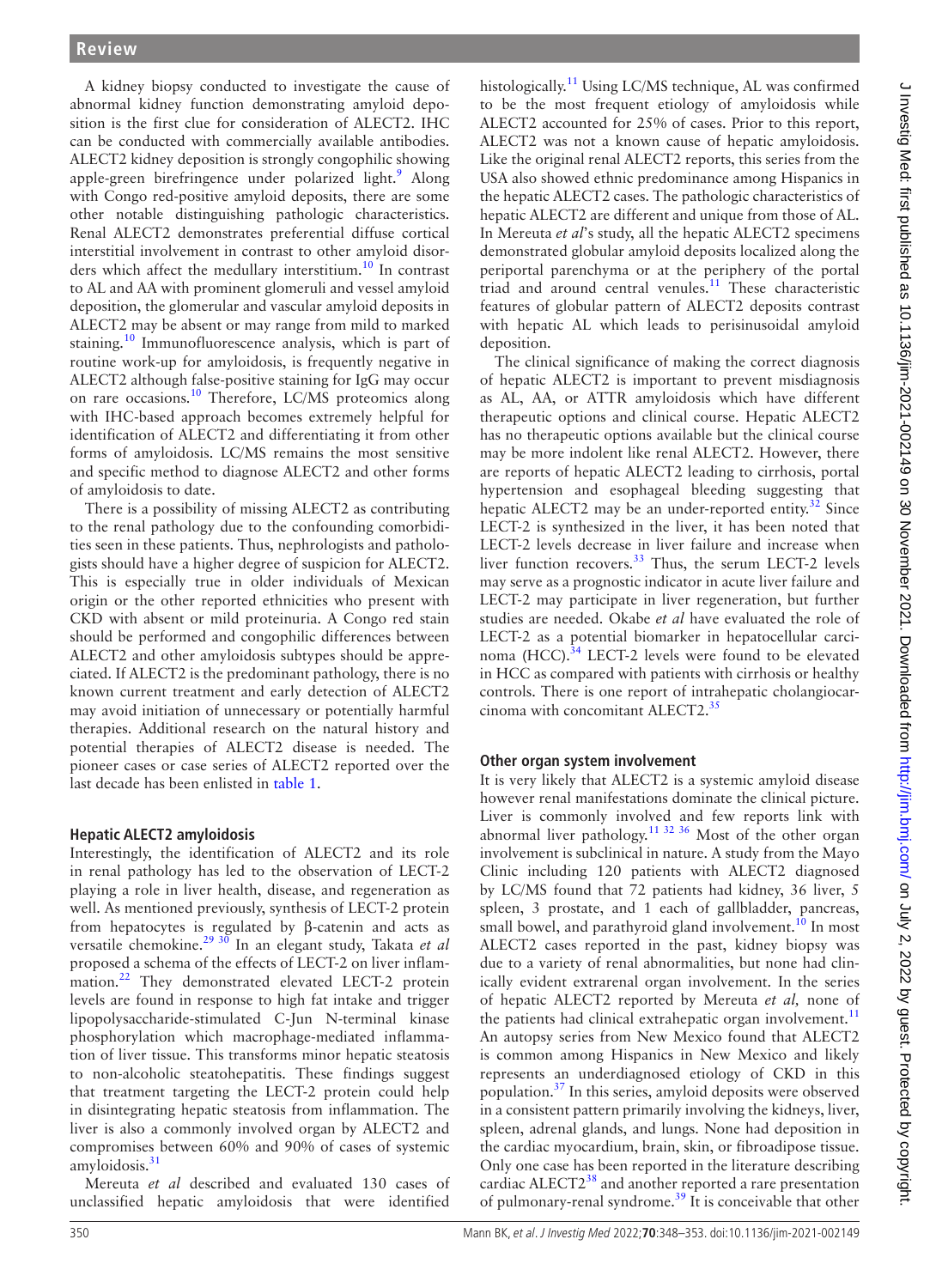<span id="page-3-0"></span>

| spectrometry                      |                                                                                                                               |                                                          |                      |                                  | Table 1 The pioneer cases or case series published on ALECT2 amyloidosis are enlisted with description of findings of histopathology, immunochemistry, immunofluorescence and tandem mass |                                                                                                                                                                                                                                                                                                                                                                                  |                                  |                                                                                                                            |                                                                                                  |                                                                             |                                       |                                                    |                                     |                                                                             |
|-----------------------------------|-------------------------------------------------------------------------------------------------------------------------------|----------------------------------------------------------|----------------------|----------------------------------|-------------------------------------------------------------------------------------------------------------------------------------------------------------------------------------------|----------------------------------------------------------------------------------------------------------------------------------------------------------------------------------------------------------------------------------------------------------------------------------------------------------------------------------------------------------------------------------|----------------------------------|----------------------------------------------------------------------------------------------------------------------------|--------------------------------------------------------------------------------------------------|-----------------------------------------------------------------------------|---------------------------------------|----------------------------------------------------|-------------------------------------|-----------------------------------------------------------------------------|
| Authors                           | Number of<br>ALECT2 cases                                                                                                     | amyloidosis<br>Prevalence<br>of ALECT2<br>among<br>cases | Gender               | Age (years)                      | Race                                                                                                                                                                                      |                                                                                                                                                                                                                                                                                                                                                                                  | Family history History of cancer | <b>Clinical presentation</b>                                                                                               | chain serum or<br>gammopathy<br>staining with<br>Monoclonal<br>anti-light<br>positive<br>anti-AA | Immunohistochemistry/<br>immunofluorescence<br>with anti-LECT-2<br>antibody | performed<br>reported<br>LC/MS<br>and | <b>Mutations</b><br>reported<br>analysis<br>on DNA | Polymorphism on<br>DNA analysis     | Follow-up                                                                   |
| Benson et al <sup>1</sup>         | 1 renal                                                                                                                       | $M\overset{\mathcal{A}}{\geq}$                           | щ                    | 60s                              | N/A                                                                                                                                                                                       | N/A                                                                                                                                                                                                                                                                                                                                                                              | + renal                          | Nephrotic syndrome                                                                                                         | N/A                                                                                              | $^{+}$                                                                      | $\overline{1}$<br>N/A                 | $^{+}$                                             |                                     | 2 years                                                                     |
| Larsen et $al^2$                  | 7 renal                                                                                                                       | $\leq$                                                   | $\frac{4}{2}$        | $\frac{4}{2}$                    | $\frac{4}{2}$                                                                                                                                                                             | $\frac{4}{2}$                                                                                                                                                                                                                                                                                                                                                                    | $\frac{4}{2}$                    |                                                                                                                            | ₹                                                                                                | $^{+}$                                                                      | $^{+}$                                | N/A                                                | ₹                                   | $\leq$                                                                      |
| Murphy et al <sup>8</sup>         | 10 renal                                                                                                                      | Third most<br>common                                     | $M\cong$             | $58 - 84$                        | 7 Mexican-Americans                                                                                                                                                                       | $\mathbf{I}$                                                                                                                                                                                                                                                                                                                                                                     | N/A                              | <b>CKD</b> with minimal<br>proteinuria                                                                                     | $+ \text{in} 1$                                                                                  | $\! + \!\!\!\!$                                                             | $\mathbf{I}$<br>$^{+}$                | $\ddot{}$                                          |                                     | 7 followed; 1 ESRD,<br>1 death                                              |
| Said et al <sup>46</sup>          | 13 renal                                                                                                                      | Third most<br>common                                     | 9 M /4 F             | Median 68                        | $\leq$                                                                                                                                                                                    | ₹                                                                                                                                                                                                                                                                                                                                                                                | N/A                              | 12 CKD; 2 nephrotic<br>syndrome                                                                                            | $\bar{1}$                                                                                        | ₹                                                                           | $\ddot{}$                             | NA                                                 | ₹                                   | $\frac{4}{2}$                                                               |
| Larsen et al <sup>9</sup>         | 40 renal                                                                                                                      | Second most<br>common                                    | 25 M/15 F            | Mean 70.6                        | Mostly Hispanic                                                                                                                                                                           | 2 brothers                                                                                                                                                                                                                                                                                                                                                                       | NA                               | range proteinuria had a<br>patients with nephrotic<br>second glomerulopathy<br>CKD in 60% with 40%<br>no proteinuria; most | N/A                                                                                              | $^{+}$                                                                      | $\overline{1}$<br>N/A                 | $^{+}$                                             |                                     | failure; 29% ESRD<br>progressive renal<br>10% stable renal<br>function; 62% |
| Said et al <sup>10</sup>          | 72 renal; 19 had<br>another organ<br>involvement                                                                              | $\frac{4}{\sqrt{2}}$                                     | 37 M/35 F            | Median 65.5                      | Mostly Hispanio                                                                                                                                                                           | $\begin{array}{c} \rule{0pt}{2.5ex} \rule{0pt}{2.5ex} \rule{0pt}{2.5ex} \rule{0pt}{2.5ex} \rule{0pt}{2.5ex} \rule{0pt}{2.5ex} \rule{0pt}{2.5ex} \rule{0pt}{2.5ex} \rule{0pt}{2.5ex} \rule{0pt}{2.5ex} \rule{0pt}{2.5ex} \rule{0pt}{2.5ex} \rule{0pt}{2.5ex} \rule{0pt}{2.5ex} \rule{0pt}{2.5ex} \rule{0pt}{2.5ex} \rule{0pt}{2.5ex} \rule{0pt}{2.5ex} \rule{0pt}{2.5ex} \rule{0$ | $M\uparrow$                      | CKD with variable<br>proteinuria                                                                                           | $\overline{1}$                                                                                   | $\frac{4}{2}$                                                               | $\overline{1}$<br>$^{+}$              | $\ddot{}$                                          |                                     | stable kidney function<br>39.1% ESRD after 26<br>months; 29.7% had          |
| Paueksakon<br>et al <sup>47</sup> | 50 renal                                                                                                                      | N/A                                                      | N/A                  | $M\uparrow$                      | N/A                                                                                                                                                                                       | N/A                                                                                                                                                                                                                                                                                                                                                                              | N/A                              | $\frac{4}{2}$                                                                                                              | $^{+}$                                                                                           | $^{+}$                                                                      | $^{+}$                                |                                                    |                                     | NA                                                                          |
| Mereuta et al <sup>11</sup>       | 32 hepatic                                                                                                                    | Second most<br>common                                    | 12 M/20 F            | Median 60.5                      | Mostly Hispanio                                                                                                                                                                           | ₹                                                                                                                                                                                                                                                                                                                                                                                | +Hepatocellular                  | Incidental, cirrhosis,<br>ascites, elevated<br>transaminases                                                               | NA                                                                                               | $\ddot{}$                                                                   | $\overline{1}$<br>$\ddot{}$           | $\ddot{}$                                          |                                     | ₹                                                                           |
| Chandan et al <sup>43</sup>       | 27 hepatic                                                                                                                    | $\frac{4}{2}$                                            | $M\uparrow$          | Median age<br>of 59              | $M\uparrow$                                                                                                                                                                               | N/A                                                                                                                                                                                                                                                                                                                                                                              | N/A                              | NA                                                                                                                         | N/A                                                                                              | $^{+}$                                                                      | $^{+}$                                | N/A                                                | NA                                  | NA                                                                          |
| Larsen et $a^{p5}$                | 36 renal                                                                                                                      | Second most<br>common                                    | 16 F/20 M            | 59.1; youngest<br>30<br>Mean age | Egyptian                                                                                                                                                                                  | ₹                                                                                                                                                                                                                                                                                                                                                                                | N/A                              | $\approx$                                                                                                                  | N/A                                                                                              | $\ddot{}$                                                                   | $\ddot{}$                             | NA                                                 | ₹                                   | ≸                                                                           |
| Larsen et al <sup>ar</sup>        | 18 renal (autopsy<br>series)                                                                                                  | NA                                                       | $\frac{4}{2}$        | $M\uparrow$                      | Mostly Hispanic from New<br>Mexico                                                                                                                                                        | NA                                                                                                                                                                                                                                                                                                                                                                               | $\frac{1}{2}$                    | CKD                                                                                                                        | N∕A                                                                                              | $^{+}$                                                                      | N∕A                                   | N/A                                                | NA                                  | NA                                                                          |
| Rezk et al <sup>13</sup>          | 24 renal; 11<br>hepatic                                                                                                       | ₹                                                        | $\frac{4}{\sqrt{2}}$ | Median 62                        | Pakistani, Punjabi, Egyptian,<br>Indian, Sudanese, Mexican                                                                                                                                | ≫                                                                                                                                                                                                                                                                                                                                                                                | NA                               | nephrotic proteinuria;<br>mildly elevated<br>CKD with sub-<br>transaminases                                                | Ï                                                                                                | $^{+}$                                                                      | $\ddot{}$                             | NA                                                 | + (homozygous); one<br>heterozygous | Median survival more<br>patients progressed<br>to ESRD<br>than 15 years; 6  |
|                                   | CKD, chronic kidney disease; ESRD, end-stage renal disease; F female; LC/MS, liquid chromatography/mass spectrometry; LECT-2, |                                                          |                      |                                  |                                                                                                                                                                                           | leukocyte chemotactic factor 2; M, male; N/A, not applicable.                                                                                                                                                                                                                                                                                                                    |                                  |                                                                                                                            |                                                                                                  |                                                                             |                                       |                                                    |                                     |                                                                             |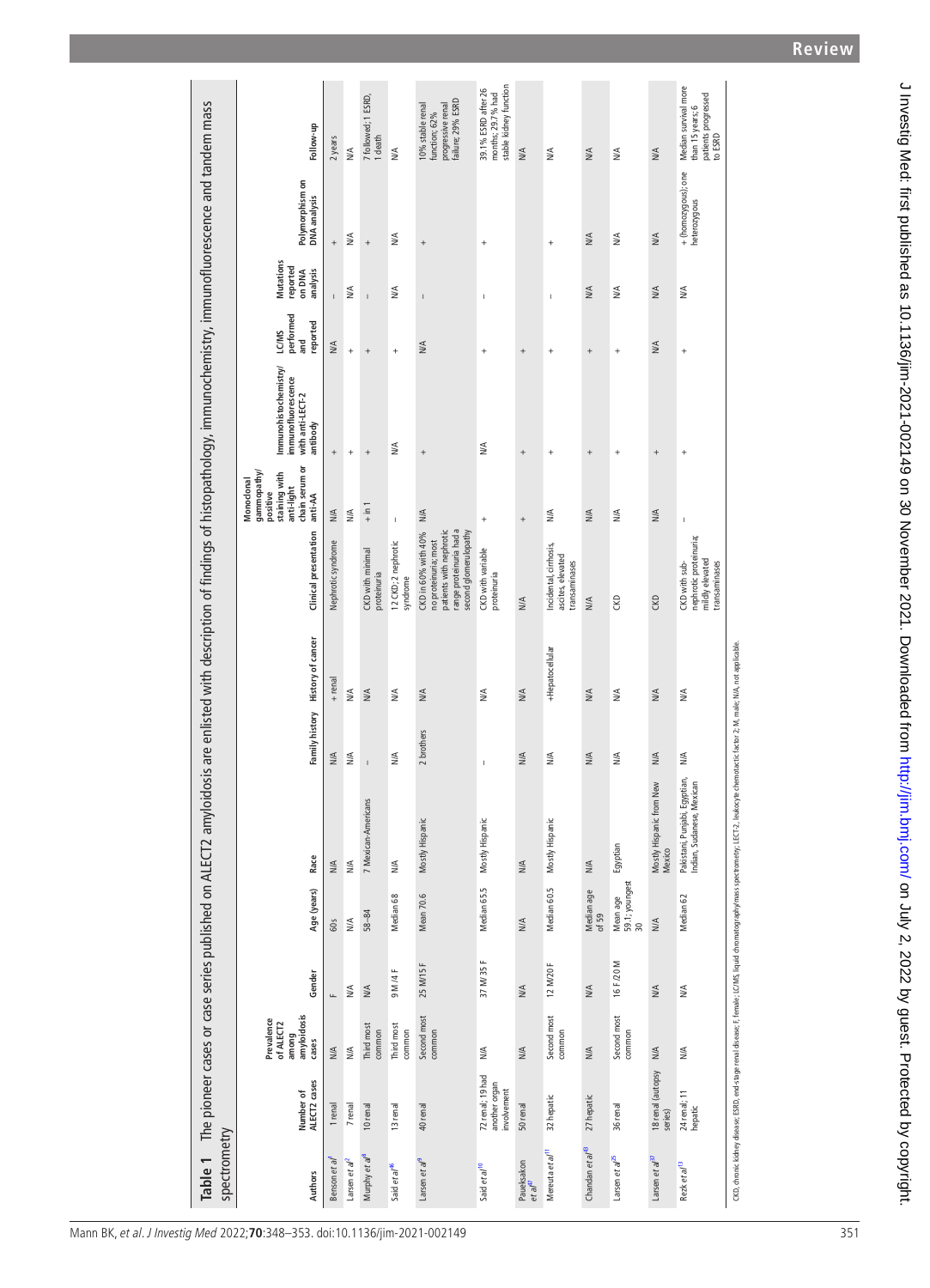clinically significant organ involvement aside from renal or hepatic is under-recognized. Given the sparsity of skin or fat involvement, it is highly unlikely that less invasive procedures like biopsy of the skin or fat pad will be useful in documenting systemic ALECT2.

## **Diagnosis and treatment**

Non-ALECT2 amyloid disorders frequently have cardiac, nervous system, fat or skin involvement in addition to renal dysfunction. In a patient where renal dysfunction or liver appears to be the sole clinical manifestation of amyloidosis, ALECT2 should be strongly considered. The typical presentation in the USA is an elderly Hispanic patient presenting with CKD with or without proteinuria in whom a concomitant diagnosis of diabetes or hypertension is not suspected to be a major contributing cause of the renal dysfunction. A renal biopsy should be conducted for evaluation of amyloid when indicated. ALECT2 should be suspected when markers for the other systemic amyloid disorders (AA, AL, and ATTR) are negative. Circulating LECT-2 levels are not useful in screening. There is one report describing the use of florbetapir radiotracer-based positron emission tomography/computed tomography (PET/CT) demonstrating remarkable uptake in the kidney in a patient with biopsy-confirmed ALECT2.<sup>[40](#page-5-24)</sup> Unlike AL or ATTR amyloid, there was no uptake to the heart but extremely active uptake to the involved ALECT2 kidney was noted. However, further studies are needed to make it more clear that florbetapir PET/CT can be used as a screening test.

On histopathology, ALECT2 is strikingly congophilic, demonstrates preferential diffuse cortical interstitial involvement, less medullary involvement, with variable glomerular and vascular amyloid deposition.<sup>[9](#page-4-7)</sup> This differentiates ALECT2 from other forms of amyloidosis with characteristic morphologic patterns such as predominant medullary involvement in apolipoprotein A-IV associated amyloidosis<sup>41</sup> and predominant glomerular deposition in hereditary fibrinogen amyloidosis.<sup>42</sup> Patients with ALECT2 with concomitant nephrotic syndrome must alert for possibility of concurrent podocytopathy and electron microscopy must be performed, especially if clinical findings are inconsistent with the affected kidney compartment.<sup>26</sup>

The liver ALECT2 deposition, like the renal ALECT2, has a characteristic histologic pathology. ALECT2 liver deposits are noted to preferentially surround the central veins and along the periphery of the portal tracts with a very distinctive globular appearance. This contrasts with AL deposits which frequently exhibit a perisinusoidal distri-bution pattern.<sup>[43](#page-5-22)</sup> LC/MS proteomics is an excellent tool to subtype amyloidosis. It remains the most sensitive and specific method to differentiate ALECT2 from other forms of amyloidosis to date.

A critical need for accurate diagnosis, identification, and differentiation of ALECT2 from other systemic amyloidosis is to prevent unnecessary and potential harmful treatments. For example, if ALECT2 is misdiagnosed as amyloidosis caused by a subtle plasma cell dyscrasia, it may result in administration of chemotherapy. Unfortunately, at present, there is no specific treatment for ALECT2 in contrast to ATTR and AL amyloid. The treatment of ALECT2 is mainly supportive in nature and although the natural history is not

well defined, it appears to be more indolent in course than AL or ATTR. A few reports have demonstrated donorderived ALECT2 deposits in transplanted allografts which did not resolve over time but remained stable with no interference of allograft function.<sup>44 45</sup> In instances where ALECT2 coexists with clinically significant IgA nephropathy and nephrotic syndrome, there is a benefit of treating with chemotherapy and/or steroids which are effective for the IgA nephropathy.<sup>[10](#page-4-8)</sup>

## **Summary**

Since its original description 13 years back, we now know that ALECT2 is a common amyloid entity. It has an ethnic predisposition with predominantly interstitial renal distribution, usually misdiagnosed due to absence of monoclonal gammopathy, absence of family history of amyloidosis, rarity of extrarenal involvement and relative absence of marked proteinuria. It is still likely to be unrecognized and underappreciated. We hope that an additional research on the natural history and potential therapy for ALECT2 will be forthcoming in the future.

**Contributors** All authors have contributed to the manuscript and agreed with the final version of the manuscript. The final authorship contribution statement is as follows: BKM and JB are credited with substantial contribution to design the work, literature review of all the sections discussed, revision of critically important intellectual content, and final content writing. EC contributed to the initiation of the idea, revision of critically important intellectual content, and agreement of accountability for all parts of the work. CC and SE contributed to revision of the manuscript and agreement of accountability for all parts of the work.

**Funding** The authors have not declared a specific grant for this research from any funding agency in the public, commercial or not-for-profit sectors.

**Competing interests** None declared.

**Patient consent for publication** Not required.

**Provenance and peer review** Commissioned; internally peer reviewed.

#### **ORCID iDs**

Baldeep Kaur Mann <http://orcid.org/0000-0001-8006-2479> Everardo Cobos <http://orcid.org/0000-0001-5799-0074>

#### **REFERENCES**

- <span id="page-4-0"></span>1 Benson MD, James S, Scott K, et al. Leukocyte chemotactic factor 2: a novel renal amyloid protein. [Kidney Int](http://dx.doi.org/10.1038/ki.2008.152) 2008;74:218-22.
- <span id="page-4-1"></span>2 Larsen CP, Walker PD, Weiss DT, et al. Prevalence and morphology of leukocyte chemotactic factor 2-associated amyloid in renal biopsies. [Kidney Int](http://dx.doi.org/10.1038/ki.2010.9) 2010;77:816–9.
- <span id="page-4-2"></span>3 Picken MM. The pathology of amyloidosis in classification: a review. Acta [Haematol](http://dx.doi.org/10.1159/000506696) 2020;143:322–34.
- <span id="page-4-3"></span>4 Yamagoe S, Yamakawa Y, Matsuo Y, et al. Purification and primary amino acid sequence of a novel neutrophil chemotactic factor LECT2. [Immunol Lett](http://dx.doi.org/10.1016/0165-2478(96)02572-2) 1996;52:9–13.
- <span id="page-4-4"></span>5 Lu X-J, Chen J, Yu C-H, et al. Lect2 protects mice against bacterial sepsis by activating macrophages via the CD209a receptor. [J Exp Med](http://dx.doi.org/10.1084/jem.20121466) 2013;210:5-13.
- <span id="page-4-5"></span>6 Ong HT, Tan PK, Wang SM, et al. The tumor suppressor function of LECT2 in human hepatocellular carcinoma makes it a potential therapeutic target. [Cancer Gene Ther](http://dx.doi.org/10.1038/cgt.2011.5) 2011;18:399–406.
- <span id="page-4-6"></span>7 Yamagoe S, Kameoka Y, Hashimoto K, et al. Molecular cloning, structural characterization, and chromosomal mapping of the human LECT2 gene. [Genomics](http://dx.doi.org/10.1006/geno.1997.5198) 1998;48:324–9.
- <span id="page-4-9"></span>8 Murphy CL, Wang S, Kestler D, et al. Leukocyte chemotactic factor 2 (LECT2)-associated renal amyloidosis: a case series. [Am J Kidney Dis](http://dx.doi.org/10.1053/j.ajkd.2010.08.013) 2010;56:1100-7.
- <span id="page-4-7"></span>9 Larsen CP, Kossmann RJ, Beggs ML, et al. Clinical, morphologic, and genetic features of renal leukocyte chemotactic factor 2 amyloidosis. [Kidney Int](http://dx.doi.org/10.1038/ki.2014.11) 2014;86:378–82.
- <span id="page-4-8"></span>10 Said SM, Sethi S, Valeri AM, et al. Characterization and outcomes of renal leukocyte chemotactic factor 2-associated amyloidosis. [Kidney Int](http://dx.doi.org/10.1038/ki.2013.558) 2014;86:370–7.